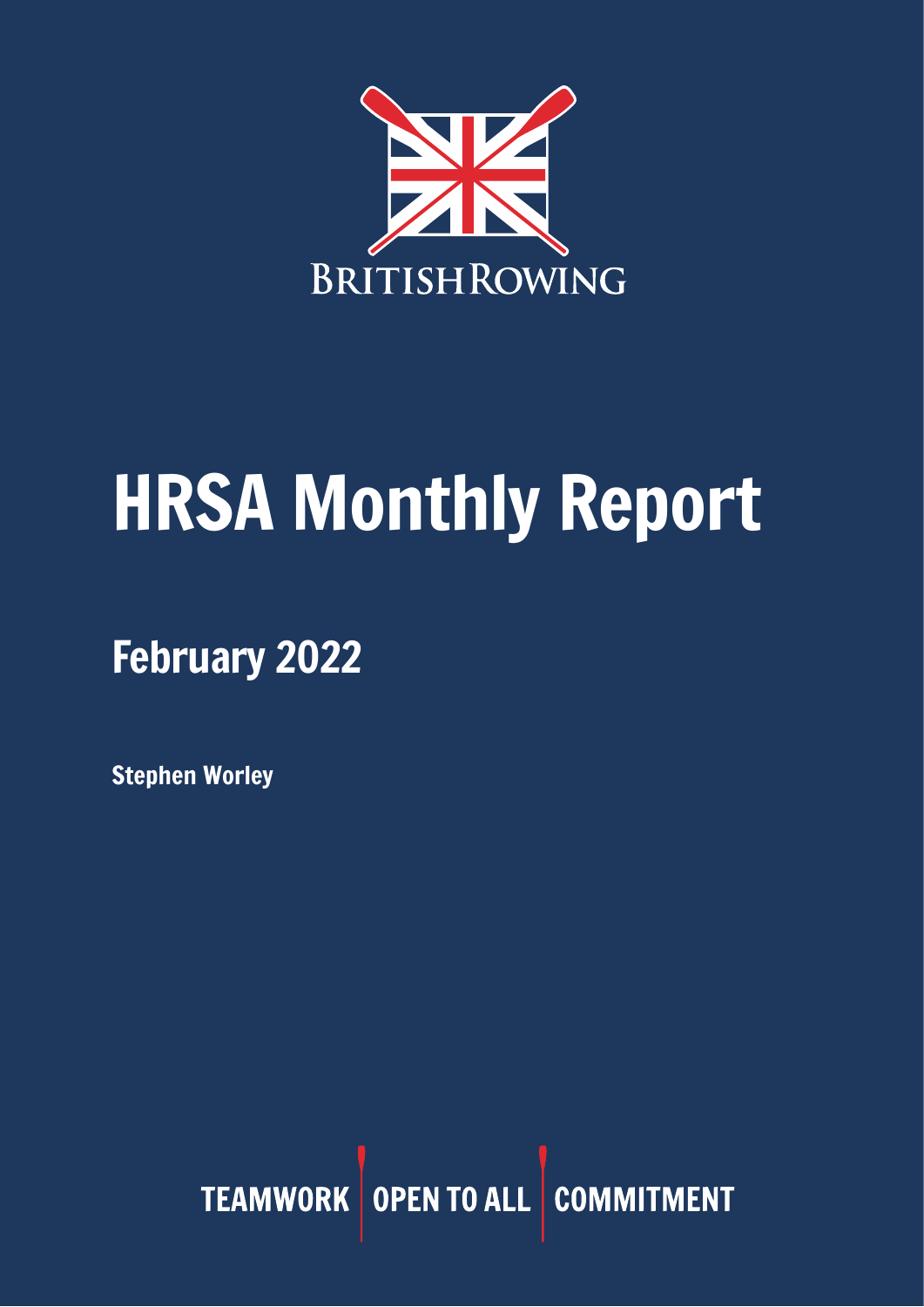# Incident Reports in February

#### **Dead body at the edge of the water**

Coaches in launches accompanying rowers noticed what appeared to be a body lying parallel to the water's edge on the river bank, the tide was ebbing and approaching low water. One launch went ashore to investigate, while the other stayed out on the water and called the emergency services. It was the clothed body of a late middle aged man, and it was too late to resuscitate. He appeared to have suffered a head wound. The launches waited until the emergency services arrived and then returned to the clubhouse and explained the situation to their rowers. The action of the coaches was exemplary.

#### **Take care when handling the boat on land**

Social rowers were launching an 8+ and the bow rower lost her grip and the boat fell on her. She suffered a glancing blow to the back of her head and jarred her back and shoulder. She also then fell in. She was not able to row 3 days later. In a another incident at the same club, social rowers were being helpful, and too many people were carrying a double. A coach asked them to slow down and they did not, causing her to fall. Her knee hit the concrete with some force. Please ensure that all rowers take greater care when launching and recovering their boats.

#### **Take care in crosswinds**

There have been several incidents where boats have been blown off course in strong cross winds. In one an 8x containing young inexperienced rowers attempted to spin upwind of Dove Pier on the Tideway. This is a particularly hazardous location and was the site of the Dove Pier [Incident](https://www.thames-rrc.co.uk/lessons-for-rowers) in 2006 and several other incidents.

The crew rowed upriver with the flood tide and stopped a safe distance from Hammersmith Bridge and in the middle of the river. They attempted to spin the boat, but the children were not strong enough to turn the boat fully against the tide. The 8x was pushed onto the houseboats moored to Dove Pier due to the strong tide and crosswind. After numerous attempts trying to manoeuvre the 8x back into the fairway, it was clear that the tide was too strong for them to be able to move away from the houseboats so they hailed a passing launch and asked for help.

The priority was to ensure that the children were safe and did not end up in the water, so they were transferred into the launches and taken to safety. A coach stayed with the children and they walked back to their boathouse.

Assistance to recover the boat was arranged using a further launch. In the meantime, a member of the public called the RNLI. The boat was recovered to the boathouse by the two launches from the club.

The only damage to the boat was loss of a bow ball. The children were all safe, unharmed, dry and not in shock.

Please learn from the experience of this crew and take great to ensure that spinning the boat takes place well away from any potential obstacles or known collision points. Assess the wind strength and direction and act accordingly.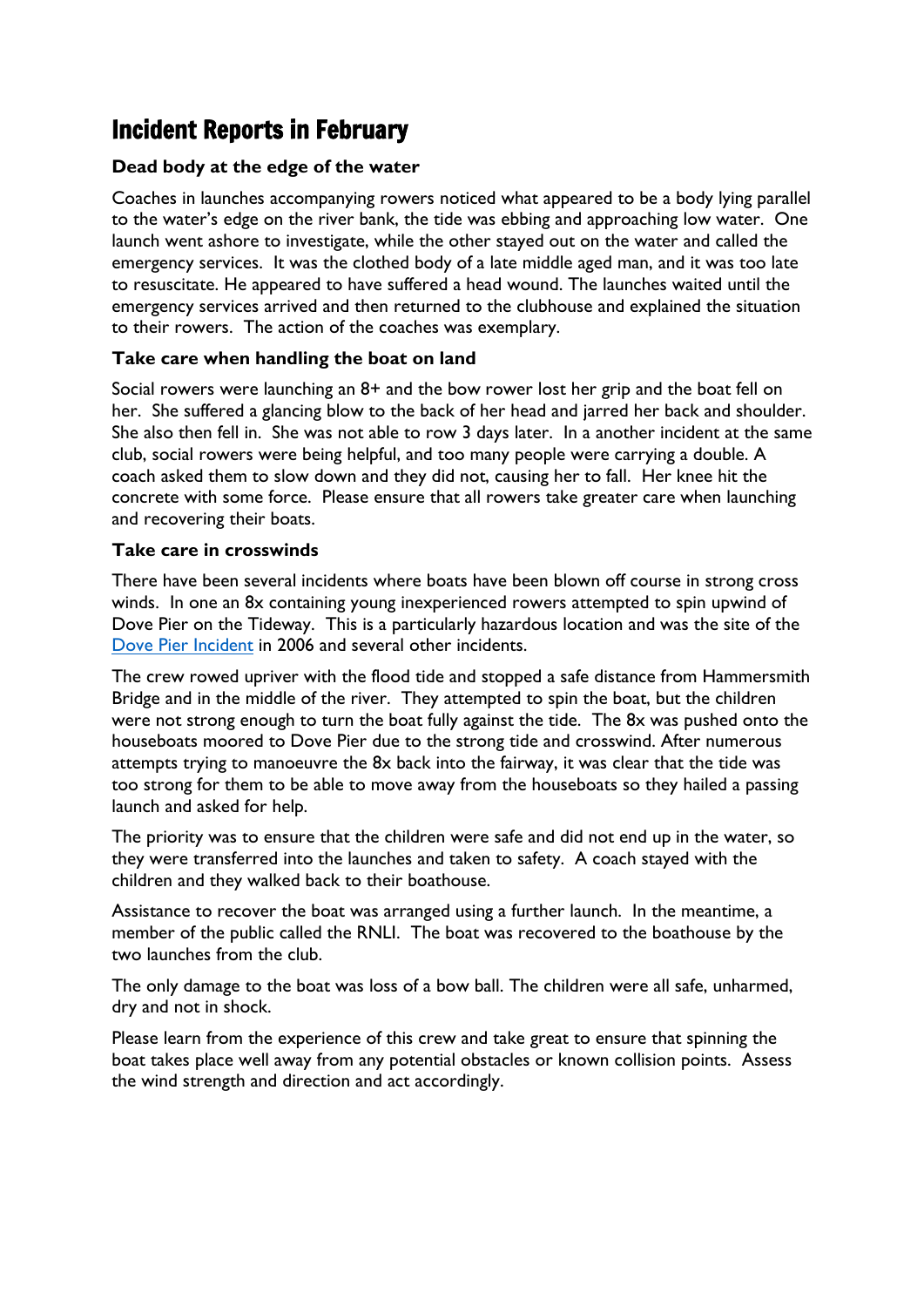#### **Take care in the swimming pool too**

During a capsize drill in a swimming pool, a rower unexpectedly initiated a capsize with some force while a coach was holding the boat by the rigger (no blades). The rigger and gate hit the coach in the face. The coach was examined by a doctor (a parent) who was present. She will be badly bruised but there was no serious damage.

#### **The physics of propulsion**

There was a comment in an Incident Report that more power is needed to move a launch when it is moving upstream, this was used to explain why it was producing more wash.

It was explained in a comment that rowing boats and launches move through the water and their speed is relative to the water, whichever way the water is moving relative to the land. It does not require more power to maintain speed with respect to the water when moving upstream.

#### **Fasten the Gate**

There have been several capsizes due to rowers not fastening their gates properly. Please encourage rowers to ensure that gates are securely fastened.

#### **Look out for badly moored boats**

There were at least two occasions, at the same club, when moored boats came free of one mooring and blocked, or partially blocked the waterway.



# Take care when appointing a coach

A new assistant coach on their first day at the club was involved in several unfortunate incidents that put the safety of the rowers at risk. These include the coach and another rower pressurising a novice rower, who was unwell, to row. The rower did row and appeared unwell afterwards. Strenuous exercise, such as rowing, can be very dangerous when unwell. The safety incidents included the capsize of a 4 and a launch drifting away from the bank.

As a result, the club has relieved the Assistant Coach of their position. The Welfare Team has supported the rowers; all are well and feel that the outcome is acceptable. The club will, in future, seek further support when making appointments.

There is British Rowing recruitment guidance on the [Safeguarding](https://www.britishrowing.org/knowledge/safeguarding/) webpage in Safeguarding Handbook 1 Section 4; the CPSU also has guidance [here.](https://thecpsu.org.uk/help-advice/topics/safer-recruitment/) The guidance within the Safeguarding Handbooks is designed primarily for Children, or Adults with Care and Support Needs. However, the principles still apply when working with any rowers."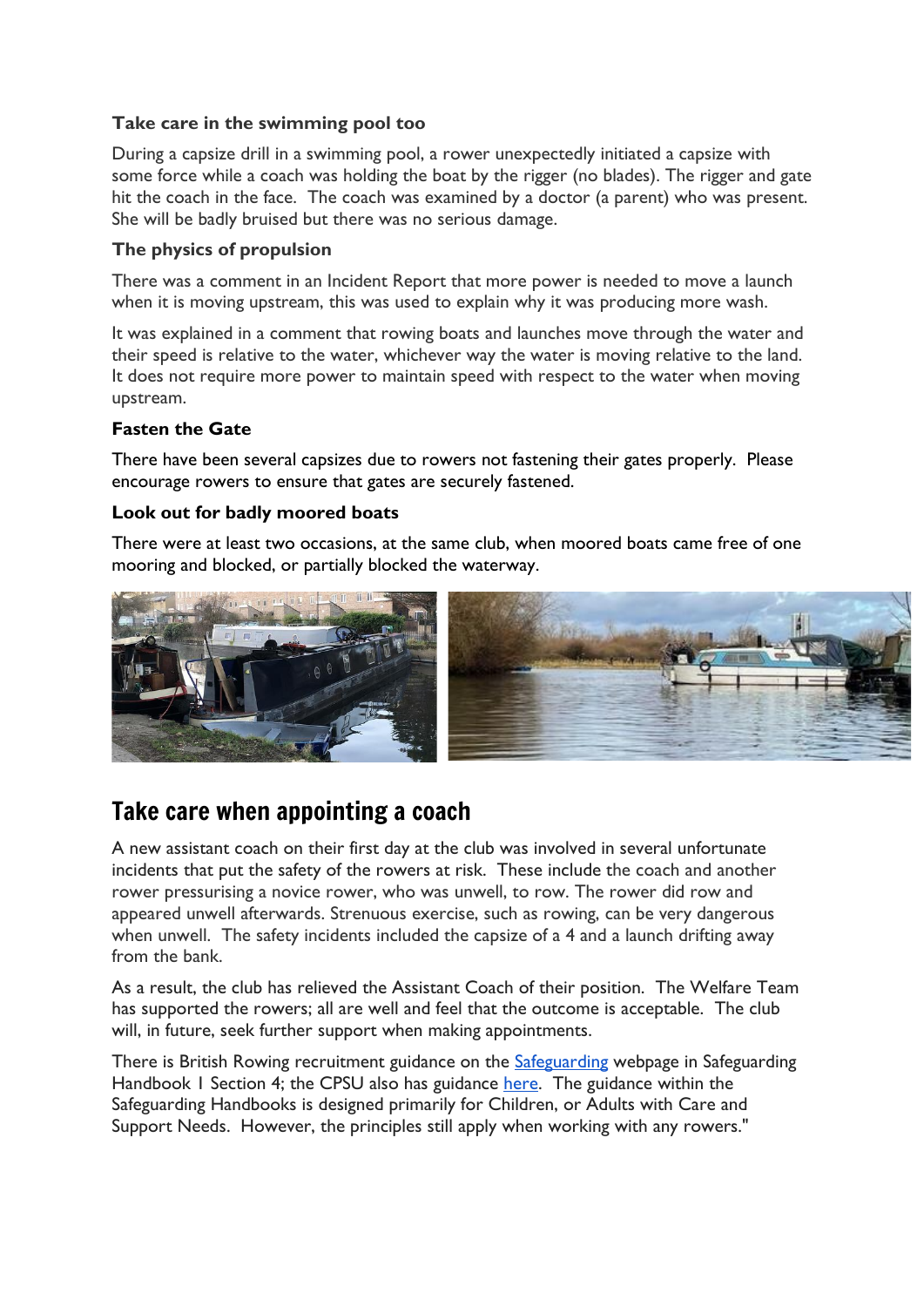# Use of the Incident Reporting System

When using the Incident Reporting System, please identify your club as the Primary Rowing Club involved. We use this information to determine which club submitted the report when deciding which clubs will win the Safety Good Practice Awards.

#### **Please take care with what you write**

There have been some reports and comments that have an inappropriate tone. The Incident Reporting system is intended for everyone to report what they have seen in a helpful and constructive way so that opportunities for improvement can be identified and safety improvements made. It is not a forum for argument or the assignment of blame.

The concept of blame is unhelpful and has no place in a constructive discussion. This is not a court of law but is a place for the exchange of information by people who have a mutual interest in the safety of rowers. Please treat it as such.

On the other hand, one comment contained the following:-

Firstly I want to commend you for putting this report in, fully in the spirit of what this was meant to be used for. I wish others did the same more often. I will also add that it was nice that for once there was no screaming or shouting at the crew at fault as clearly it was just a *learning error. People often forget that coxes need to learn somehow.*

Please be nice to each other.

## Knives to cut the straps of adaptive rowers in an emergency

Some rowers with disabilities use straps to hold them in the correct position in their boats when they row. The straps are designed so that they can be quickly released by the rower. However, it is normal practice for the coaches of these rowers to carry knives so that they can, if necessary, cut the straps to release the rower.

A coach reported that he had been carrying knives with exposed blades for this purpose. It was pointed out that it is not safe to use a knife with an exposed blade as it could cut into the flesh of the rower. If the knife cuts an adaptive rower in a part of his or her body with reduced sensation then it may do great harm.

The use of a safety knife with a concealed blades was recommended like the ones shown below. These are more substantial and ergonomic





These are fairly common devices, available from many suppliers, simply Google "Safety Knife". It was suggested that the pull knife (the one on the right) would be best for this application.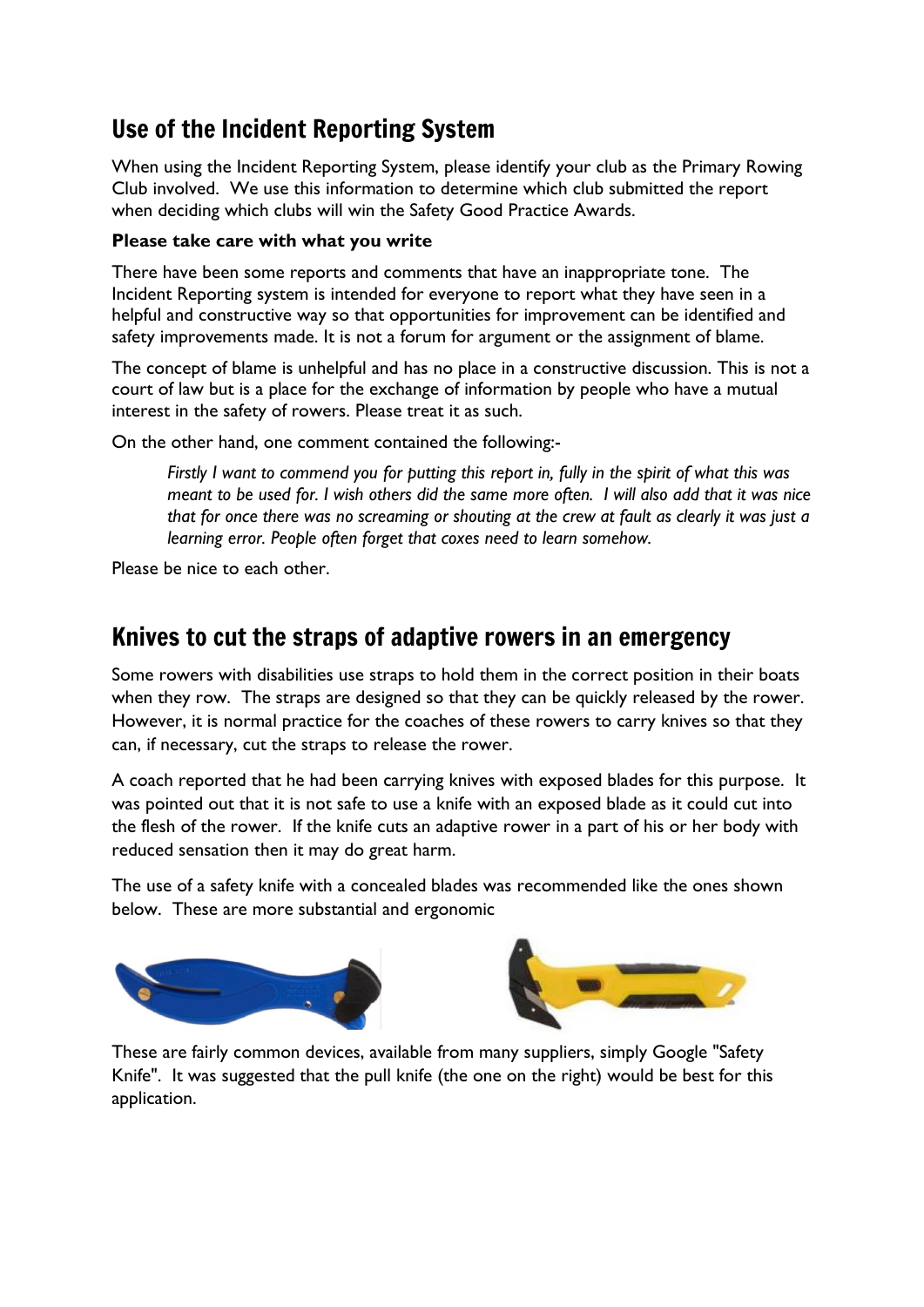# When do you look around?

We all know that when we are rowing or sculling, we should look ahead at least once every five strokes but have you ever considered at which point in each stroke should you do so. Someone asked me this and I do not know. I usually look ahead around the end of the drive, at backstops.

Not being sure I asked an expert; this was the reply from an experienced coach of international athletes:-

"*Interesting question – and not straightforward! (I'd bet you'd get 20 different answers from 20 different people, too).*

My take – If you're a cox look (and thus move, and crucially, steer) when the blades are in the *water (so the boat is stabilized).*

If you're a sculler, the same is true – but you'll know your skill levels... Backstops is the worst place *to look for someone who's working seriously (you tend to stop, interrupt the rhythm and drag the blade on the side you're looking (thus steering the way you almost certainly don't want to go), so either look during the (middle of) the stroke or during the recovery. That said, if a good look* (rather than the glance that a higher level athlete will do) is required, then that takes priority over *any slight slowing down etc – whether for safety reasons or because you need a good look to steer… so I'd distinguish between "glancing" and "looking". Novices clearly need to look! The problem is experienced people who don't "glance" enough or who don't "look" because they "know" what's there.*

Please do not kid yourself, however experienced you are, that you know what you are heading for. We have had reported collisions when overtaking a rowing boat going in the same direction, running aground, hitting the bank, bridges, pontoons, motor boats, buoys, barrages, posts, canoes, paddle boards, trees, bushes & reeds, submerged objects, moored boats, weeds, floating debris, dogs, logs, geese, swans, cows, fishing lines and a wardrobe.

Please think about when you look ahead and share this information.

# Keep Club Hub updated

If your club changes its Club Rowing Safety Adviser then please update your entry in Club Hub. Keeping Club Hub updated will help us to ensure that safety information is provided to the correct person at your club.

# Capsize Drills

There was a question about the provision of guidance on how to deliver capsize training and what a club needs to go through with each junior. The response was that there is online learning on the British Rowing website [here.](https://www.rowhow.org/mod/book/view.php?id=6346)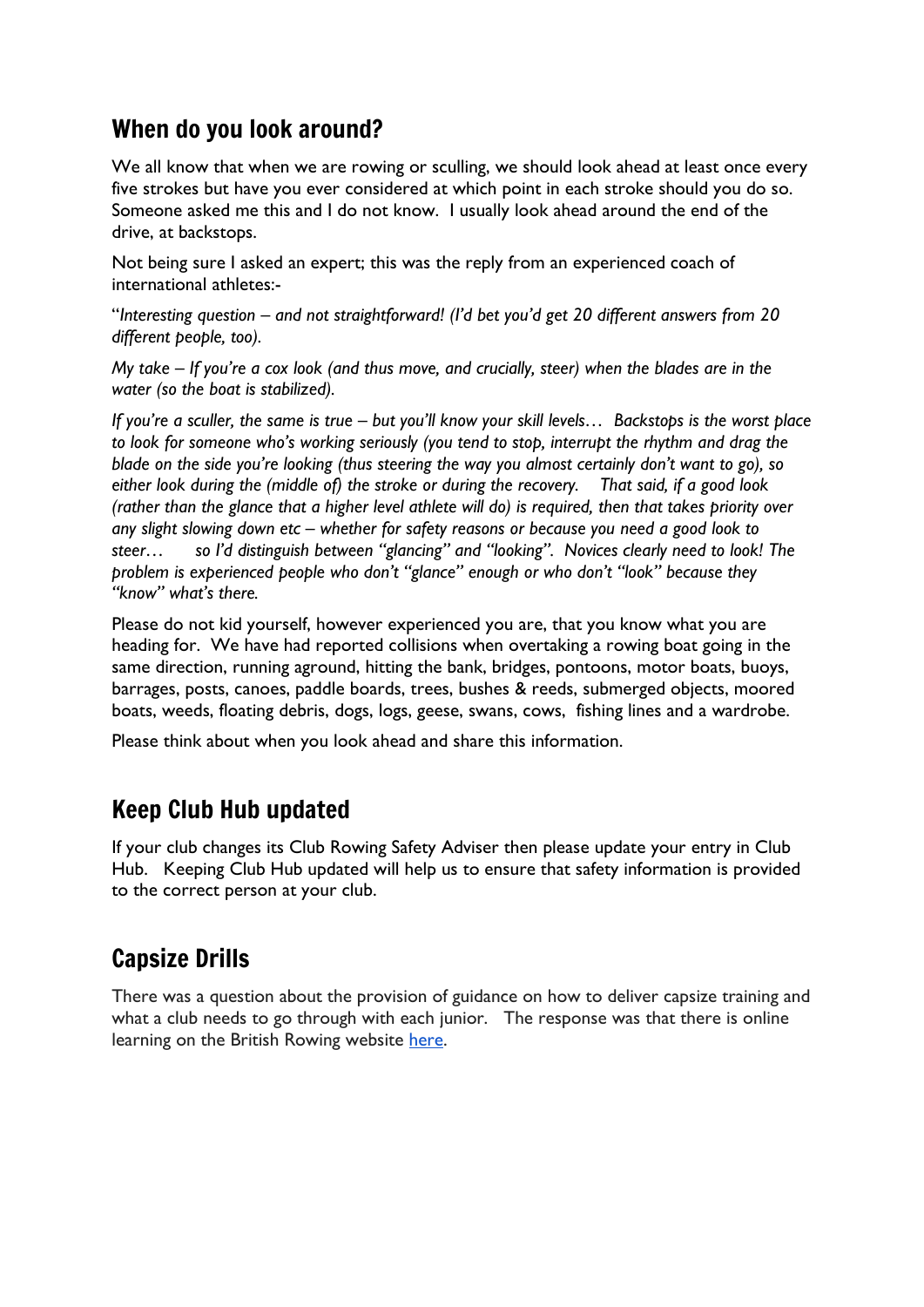## Information for competitors in Head races

The chairman of a large head race wrote to British Rowing because he was concerned at the suggestion that the need to self-isolate having tested positive for Covid-19 may be lifted soon. There is a risk that people recovering will return to strenuous exercise before their body has completed its recovery from the disease even if they are apparently asymptomatic.

He was aware that many athletes returned to training and racing with the residue of another virus in their system and suffered very debilitating viral fatigue, in one case never to race again. Most coaches would naturally assume that racing when Covid-positive is not a good idea and substitute an athlete, but many crews are self-managed and the pressure to compete may overcome their own common sense.

My reply included a copy of the Safety Alert on [Returning](https://www.britishrowing.org/wp-content/uploads/2022/01/Safety-Alert-Returning-to-fitness-after-Covid-January-2022.pdf) to fitness after Covid, [last](https://www.britishrowing.org/wp-content/uploads/2022/02/HRSA-Monthly-Report-January-2022.pdf) [month's](https://www.britishrowing.org/wp-content/uploads/2022/02/HRSA-Monthly-Report-January-2022.pdf) report and a link to the article in the British [Medical](https://www.bmj.com/content/372/bmj.m4721) Journal.

There was concern that there could be a claim for compensation if anyone was harmed if they rowed in a competition when not fully recovered. The response included the information that one defence against claims for compensation is to argue that the organisers have done whatever is reasonable to discharge their duty of care. In this case the provision of information and guidance to competitors, their clubs, and their coaches, is reasonable.

I also feel that it would be reasonable for the organisers to expect that competitors, etc. would abide by the guidance provided and not compete if they are recovering from Covid.

### Wider access to safety information

There have been discussions on how some of the safety information included in these reports can be made more widely available. The reports are suitable for people who are interested in rowing safety but may be missed by people who are more interested in other topics. My colleagues currently include links to safety news articles in the various British Rowing Newsletters. If you can think of more ways in which we can engage people who would not otherwise see this information then please let me know at [safety@britishrowing.org](mailto:safety@britishrowing.org).

## Assistance to other organisations

Support has been provided to the **Royal Yachting Association** (RYA) Regional Development Officer Manager in the area where the use of the water has been suspended due to concerns about Avian Flu. This includes the quantified risk assessment that is presented in Appendix 1 of this report and the feedback from many of you on the absence of restrictions on rowing in the areas that you know about, thanks again for these. This information was also shared with my counterpart at **British Canoeing**.

Copies of several Incident Reports involving gigs have been provided to my counterpart at the **Cornish Pilot Gig Association** (CPGA).

Copies of several Incident Reports involving canoes and kayaks have been provided to my counterpart at **British Canoeing**.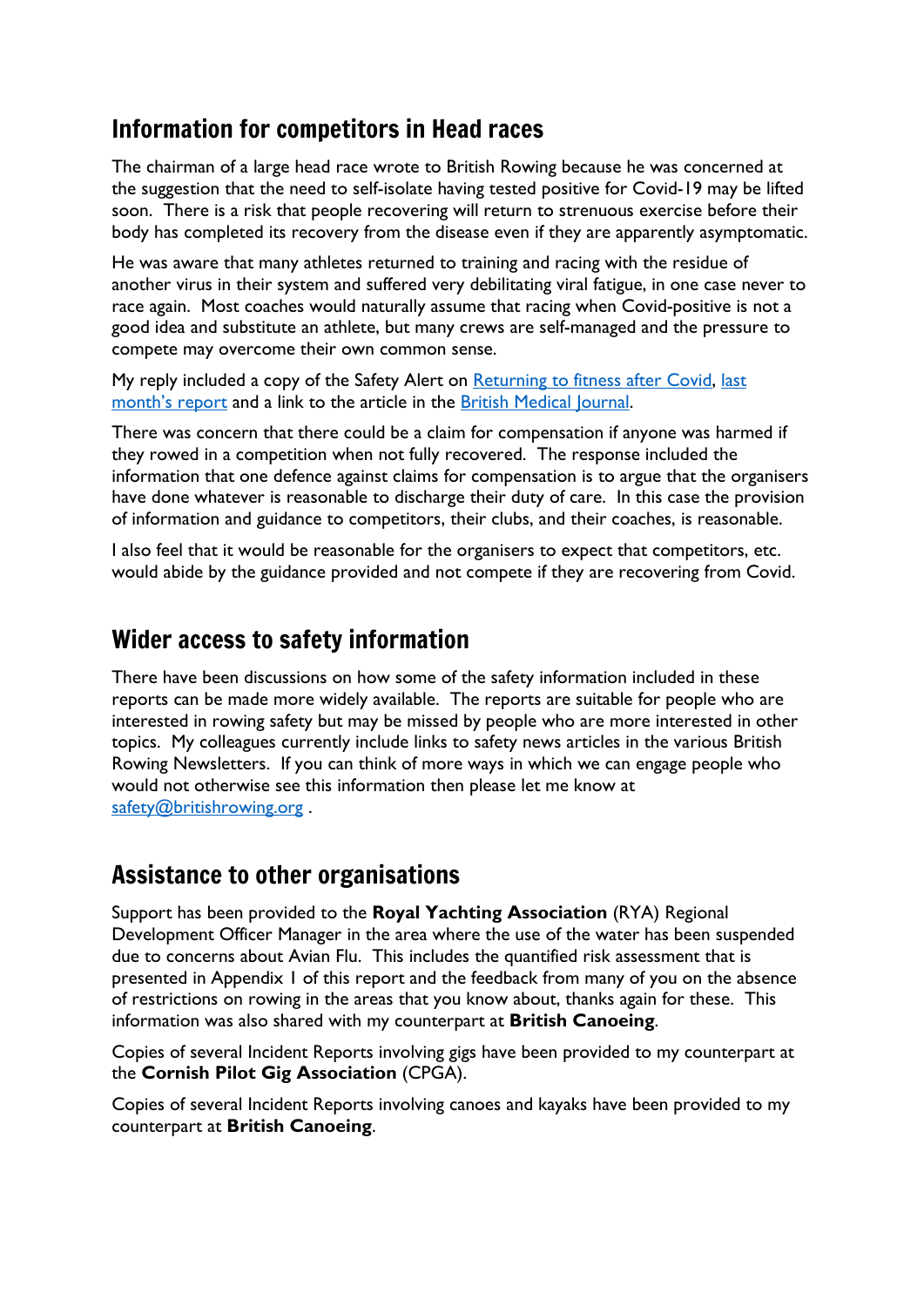# Natasha's Law

In 2016 Natasha Ednan-Laperouse died, on an aircraft, at the age of 15 as a result of a severe allergic reaction after eating a baguette purchased from an airport caterer. At that time there were no legal requirements for food prepared on the premises where it was sold to be labelled to show its ingredients. The law changed with effect from 1 October 2021.

The new requirements apply to food that is prepacked for direct sale (PPDS). PPDS is food that is packaged at the same place it is offered or sold to consumers and is in this packaging before it is ordered or selected. It can include food that consumers select themselves (e.g. from a display unit), as well as products kept behind a counter and some food sold at mobile or temporary outlets. Labelling requirements also apply to pre-packaged food, this is food that was packed at a different site to where it is offered to consumers, or food that has been packaged by another business. This regulation does not apply to drinks.

If your club or competition sells food, such as wrapped cakes or sandwiches, then this regulation may apply to you.

The requirement is to label the packaging to show the ingredients and to highlight any of the 14 specified allergens that may be present. The 14 allergens are:

- celery
- cereals containing gluten including wheat (such as spelt and Khorasan), rye, barley and oats
- crustaceans such as prawns, crabs and lobsters
- eggs
- fish
- lupin
- milk
- molluscs such as mussels and oysters
- mustard
- tree nuts  $-$  including almonds, hazelnuts, walnuts, brazil nuts, cashews, pecans, pistachios and macadamia nuts
- peanuts
- sesame seeds
- soybeans
- sulphur dioxide and sulphites (if they are at a concentration of more than ten parts per million)

There is extensive guidance on the Food Standards Agency (FSA) website [here,](https://www.food.gov.uk/business-guidance/introduction-to-allergen-labelling-changes-ppds) this contains an explanatory video, and FSA guidance for event caterers [here.](https://www.food.gov.uk/business-guidance/prepacked-for-direct-sale-ppds-allergen-labelling-changes-for-event-caterers) This is a complex field and the guidance is extensive. Please consult the guidance if you have any concerns.

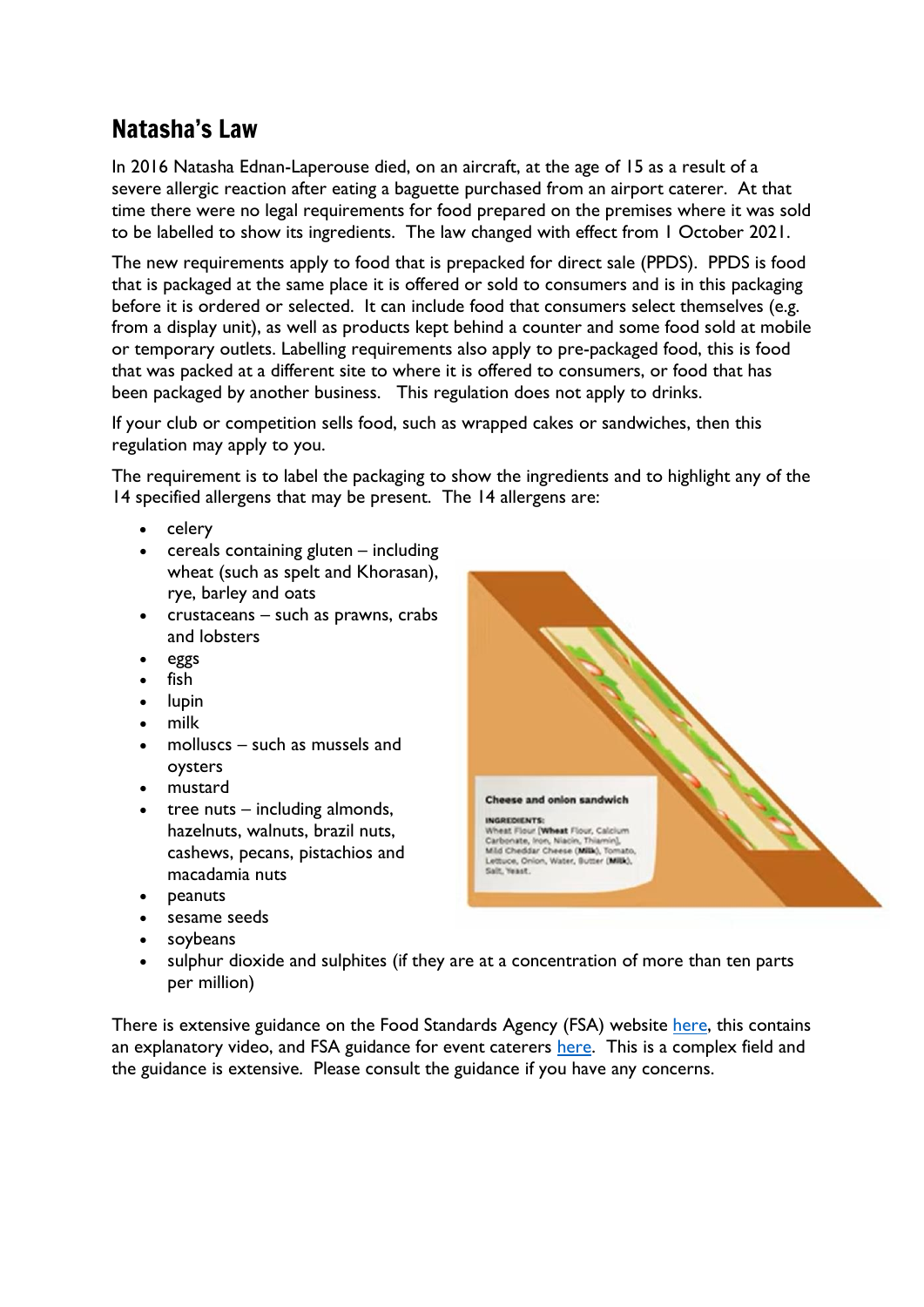# Is it good or bad practice to carry an AED in a launch?

Someone wrote to say that an article in a previous report hinted at not carrying an AED in a launch but this advice was thought not to be specific. The concern was that someone may decide to use an AED in a launch and that there is always water in the bottom of boats.

The response was that the important thing with AEDs is that they are available as soon as they are needed and that everyone knows where they are. It also helps if everyone knows how to use them.

There are several considerations as explained below:-

#### *1. Will carrying an AED in a launch damage the AED?*

AEDs are susceptible to damp and cold. It is possible to protect them against dampness with a waterproof casing but there is still a risk. Waterproof casings are not always as waterproof as we would like them to be. Cold (below 0 C) damages the pads and they are no longer adhesive. There is also a risk of mechanical damage if the AED is bouncing around in the bottom of a boat.

#### *2. Are there any disadvantages in having the AED in the launch?*

Time delay is critical and it takes time to transfer an unconscious casualty from a boat to a launch. There is also a risk that in doing so they may get wet. It is best to apply the pads to dry (or dried) skin. It is not possible to do effective CPR in a boat or in a launch. Attempting CPR will cause the boat to move up and down and reduce the effectiveness of the compressions. There is not a lot of room in a launch and both CPR and defibrillation are best done with the casualty in the prone position, this may not be possible in a launch. The AED will not be where other people who need it expect it to be.

#### *3. Is it safe for the user to use an AED in a launch?*

In reality it is safe to defibrillate anywhere. The current pathway is between the pads and despite all the warnings there is believed to be very little spread beyond this pathway. However, from a good practice point of view, care should be taken not to touch the casualty during defibrillation.

#### *4. Will the resuscitation of the casualty be effective in the launch?*

Remember that the pads are positioned on either side of the heart so that the shock is through the heart. Provided that the pads are properly stuck to the skin (dry or dried skin) then a little leakage would probably not reduce the "strength" of the shock significantly. However, it is not just the shock that matters it is the delivery of effective chest compressions makes survival more likely.

#### *5. Is there a better way?*

The normal recommendation is to get the casualty ashore without delay and start CPR (call for help, check for breathing, prone, open airway, etc.). Fetch and attach the AED and listen for instructions and follow those instructions (do not forget to turn the AED on). In addition, the crew and coach should carry mobile phone so that they can call for help (identify and list any areas where phone reception is poor).

My advice is to keep the AED, ready for use, in the place where everyone expects to find it. If there are other AEDs in the area where you row, perhaps at other clubs, then ensure that your members know where they are and how to access them.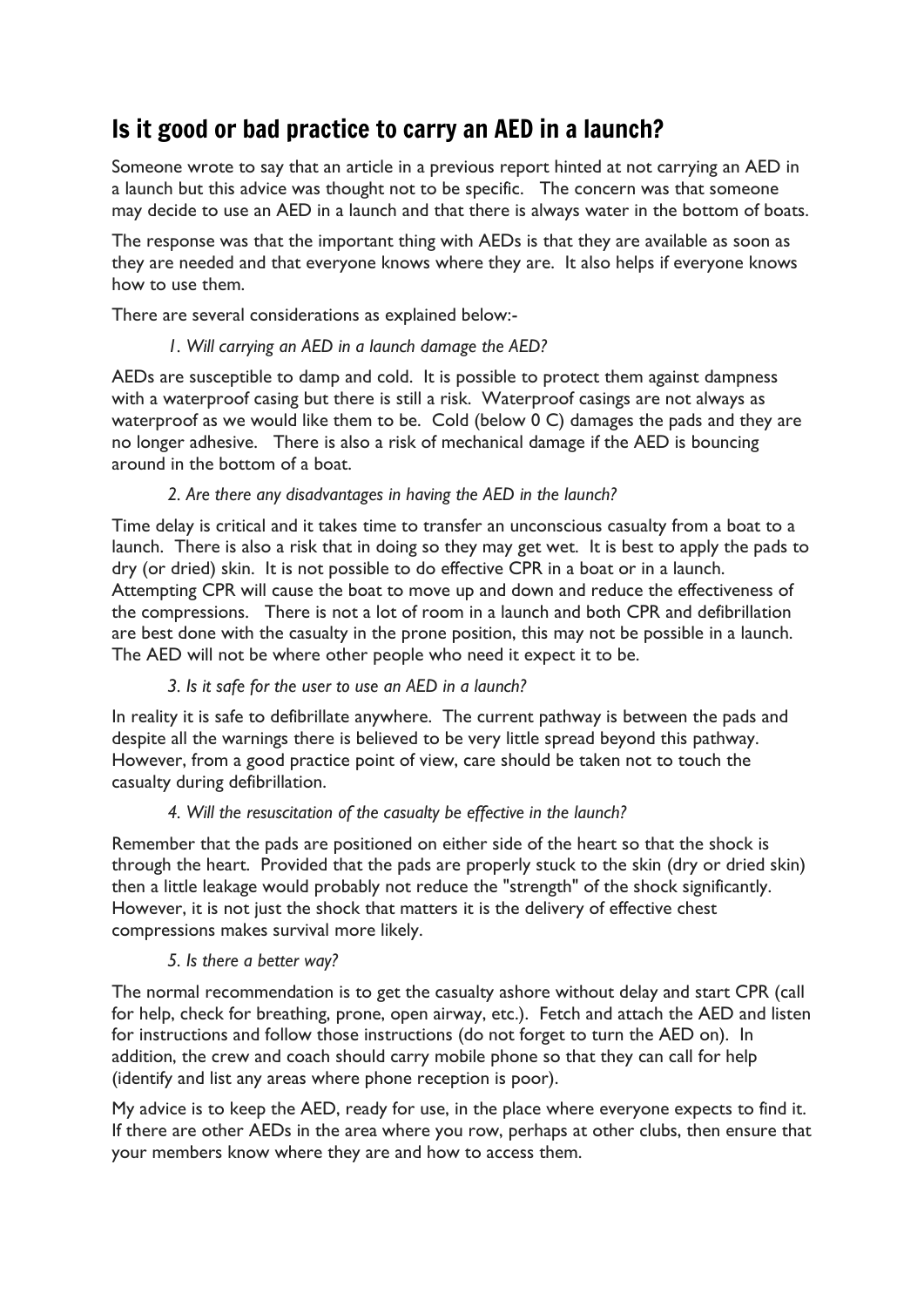# Do safety launch crew members need insurance?

There was a request for advice on the need for insurance for safety boat crew. The response was that the Social Action, [Responsibility](https://www.legislation.gov.uk/ukpga/2015/3/contents/enacted) and Heroism Act 2015 provides useful guidance. This is a short Act that is reproduced below:-

I When this Act applies This Act applies when a court, in considering a claim that a person was *negligent or in breach of statutory duty, is determining the steps that the person was required to take to meet a standard of care.*

*2 Social action The court must have regard to whether the alleged negligence or breach of* statutory duty occurred when the person was acting for the benefit of society or any of its members.

*3 Responsibility The court must have regard to whether the person, in carrying out the activity in the course of which the alleged negligence or breach of statutory duty occurred, demonstrated a predominantly responsible approach towards protecting the safety or other interests of others.*

*4 Heroism The court must have regard to whether the alleged negligence or breach of statutory duty occurred when the person was acting heroically by intervening in an emergency to assist an individual in danger.*

In civil law, in general, the standard by which the discharge of Duty of Care is assessed is "reasonableness". In other words, would a reasonable person conclude that the response was reasonable? This is not a difficult standard to achieve.

I do not think that it is necessary for launch or rescue crew to have insurance to cover this activity. Launches should be insured, of course, and to an extent this will cover the actions of the driver.

# Restricted access to water due to fears about avian flu

The Parks Department of a Local Authority suspended access to waters that it controls due to concerns about the risk to human health from exposure to birds suffering from avian flu and dead birds. This was based on a World Health Organisation paper dated 2007 that included references to the risk to people swimming in water used for the disposal of dead birds or containing the faeces of infected birds. There was no reference to Watersports.

A request was made for people in other areas of the country to share any information on any restrictions imposed on them. Many have replied (thanks) and said that they have full access to the water and that their rowing is not restricted. This information has been passed to a member of one of the clubs involved.

It is understood that discussions with the Local Authority are continuing and the suspension of rowing and other Watersports is also continuing.

An attempt has been made to construct a quantified Risk Assessment. This is presented in Appendix 1.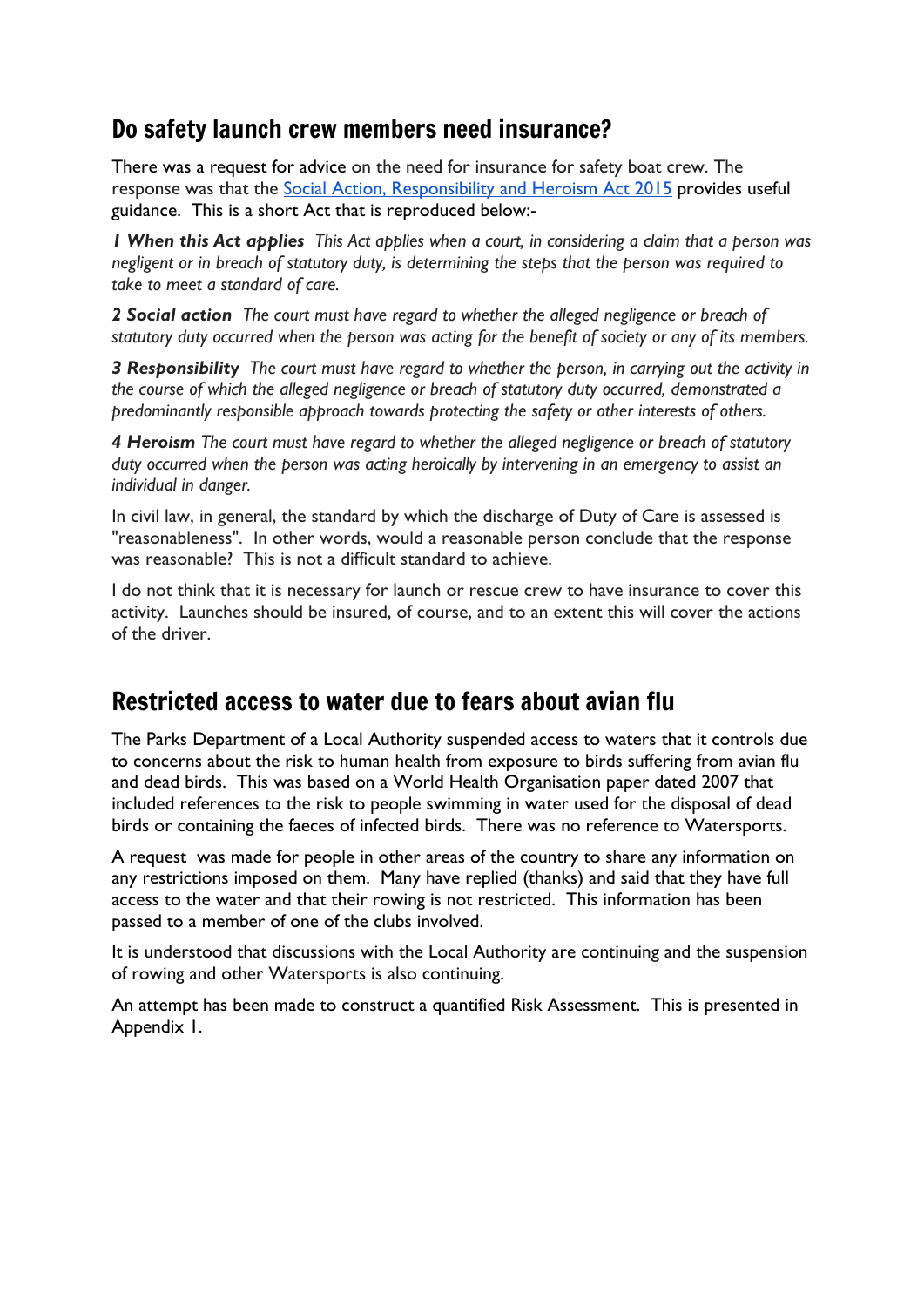# Keeping first aid training up-to-date

There were several questions about the need for coaches and others to keep their first aid training up to date in order to maintain their qualification. These were the questions and responses:-

*Do BR qualified coaches have to keep their first-aid up to date for their coaching qualification to remain valid?*

Coaches are expected, but not required, to keep their First Aid (and Safeguarding) qualifications up to date. This is not a requirement and their qualification as a coach is not explicitly at risk if they do not. Section 4 of the British Rowing Codes of [Practice](https://nam12.safelinks.protection.outlook.com/?url=https%3A%2F%2Fwww.britishrowing.org%2Fwp-content%2Fuploads%2F2020%2F03%2F201103-Codes-of-Conduct-2020.pdf&data=04%7C01%7C%7Ca92ea8533d0140f5959d08d9f6d1e850%7C84df9e7fe9f640afb435aaaaaaaaaaaa%7C1%7C0%7C637812203670480334%7CUnknown%7CTWFpbGZsb3d8eyJWIjoiMC4wLjAwMDAiLCJQIjoiV2luMzIiLCJBTiI6Ik1haWwiLCJXVCI6Mn0%3D%7C3000&sdata=LZ7tYzoupDuF8x0GUHlUvQeC4n0e3KR%2BMA5vlnHje2I%3D&reserved=0) contains the following...

Coaches, Officials, Umpires and Volunteers should maintain up-to-date knowledge and understanding of developments within Rowing relevant to their role and have a commitment to ongoing continuing professional development to ensure safe and correct practice.

There is nothing specific about First Aid. I also checked the UK [Coaching](https://nam12.safelinks.protection.outlook.com/?url=https%3A%2F%2Fwww.ukcoaching.org%2Fresources%2Ftopics%2Fguides%2Fcode-of-practice-for-sports-coaches&data=04%7C01%7C%7Ca92ea8533d0140f5959d08d9f6d1e850%7C84df9e7fe9f640afb435aaaaaaaaaaaa%7C1%7C0%7C637812203670480334%7CUnknown%7CTWFpbGZsb3d8eyJWIjoiMC4wLjAwMDAiLCJQIjoiV2luMzIiLCJBTiI6Ik1haWwiLCJXVCI6Mn0%3D%7C3000&sdata=63%2FsWXOvygtiz2%2B6u2DXigc9YaFC73CG07rNzplIGOw%3D&reserved=0) Code of Practice and there is nothing relevant there too.

*Are there any BR coach insurance implications if a coach continues to coach after a first-aid qualification has expired?*

No, or I do not think so.

*Should someone who is first-aid qualified (not necessarily the coach) be in attendance at organised coaching sessions? What about L2R courses?*

It all depends on the risk assessment for the activity and on the needs of the people involved, this will vary from club to club. If the risk assessment says that the risk is tolerable only if first aid facilities (people and equipment) are present then they should be in attendance and equipped.

## RowSafe in the Almanack

A summary of RowSafe is provided in the British Rowing Almanack each year. The text of the entry for the 2022 Almanack has been updated to include the 2021 updates to RowSafe.

## 2022 Update to RowSafe

Work on the 2022 edition of RowSafe is about to start. Please let me know if you have any suggestions for amendments. Please consider the need to add, modify or remove any information. Please write to [safety@britishrowing.org](mailto:safety@britishrowing.org).

## Updates to the risk assessment matrix

A colleague in Australia has asked for the Risk Assessment template to be updated so that it covers the topics listed in Chapter 9 of RowSafe. Sections on Rowing in Floods (see RowSafe 9.10) and Indoor Rowing (see RowSafe 9.11), have been added.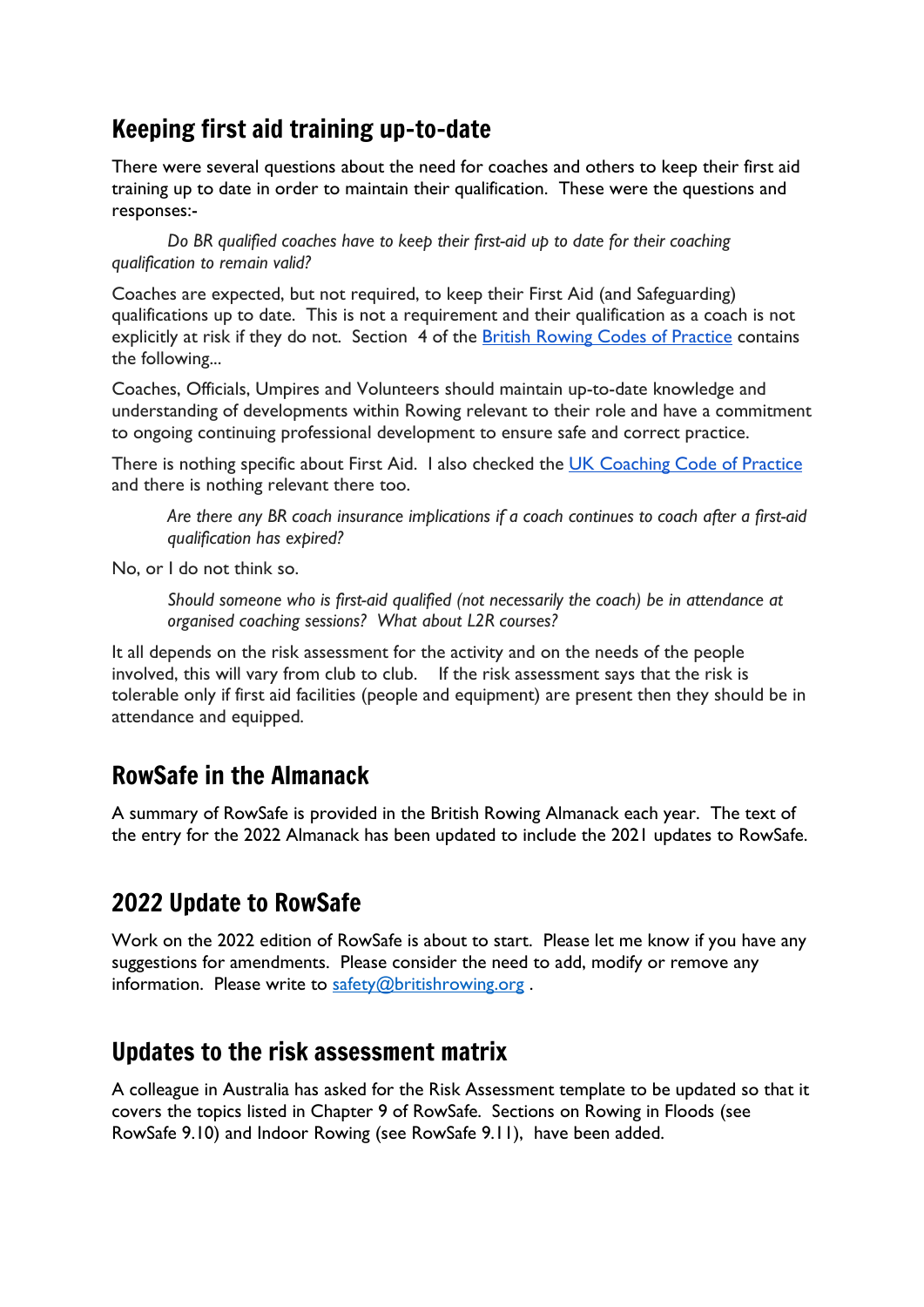# Take care loading your trailer

A boatman, sculler, and regular tow driver has sent me this photo of a badly loaded trailer. British Rowing, together with the Association of Chief Police Officers, has issued "Guidance for the Transportation of Oar Propelled Racing Boats", this is available [here,](https://www.britishrowing.org/wp-content/uploads/2015/09/TowingGuidance.pdf) and contains the following diagrams indicating the limiting dimensions of overhangs on towing vehicles and trailers.



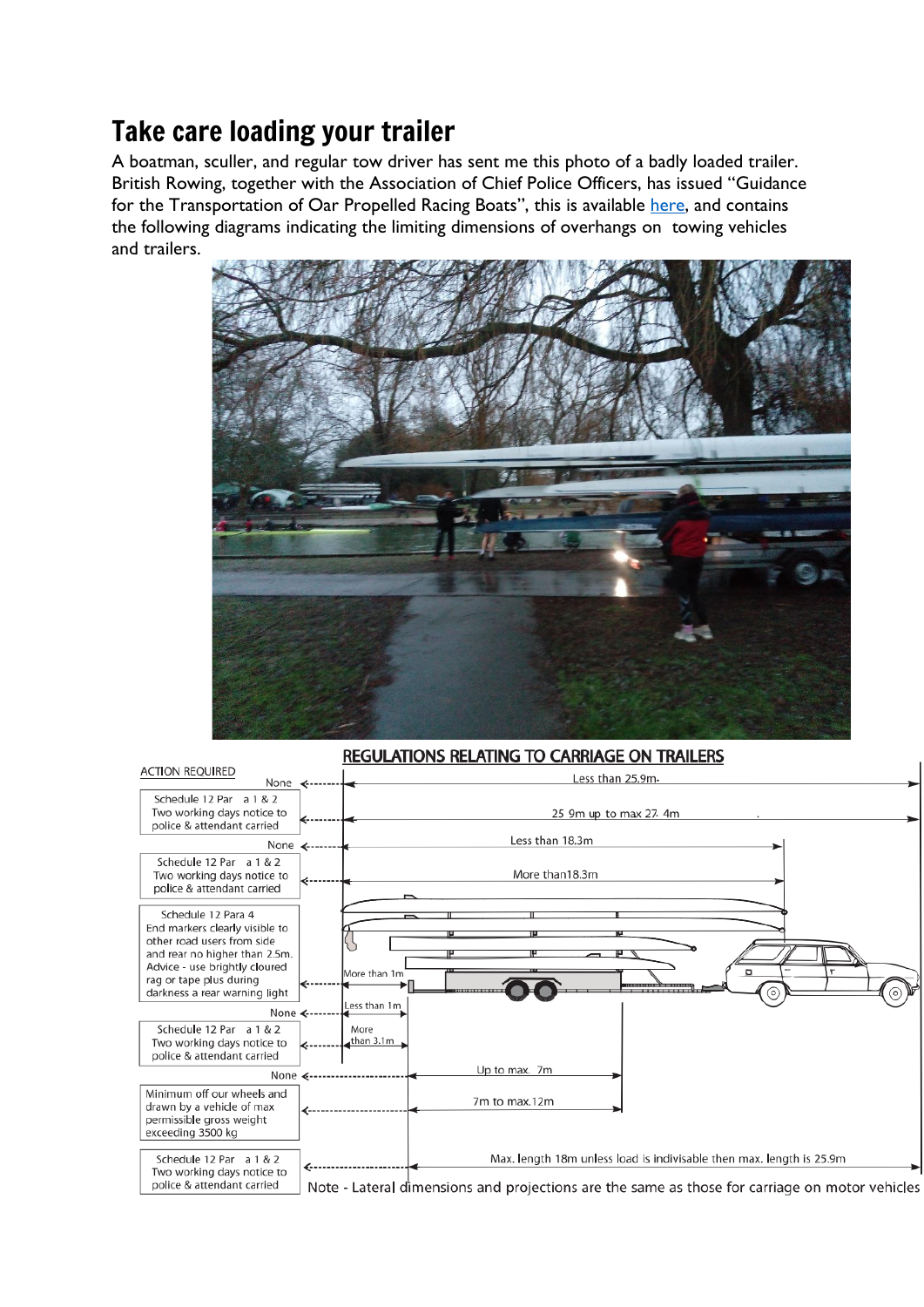

#### REGULATIONS RELATING TO CARRIAGE ON MOTOR VEHICLES

Schedule 12 is a schedule of The Road [Vehicles](https://www.legislation.gov.uk/uksi/1986/1078/contents/made) [\(Construction](https://www.legislation.gov.uk/uksi/1986/1078/contents/made) and Use) [Regulations](https://www.legislation.gov.uk/uksi/1986/1078/contents/made) 1986. Regulations 81 and 82 also relate to the dimensions of laden vehicles.

One of the problems with badly loaded trailers is that they can become unstable when being towed. There are videos explaining this phenomena, and how to avoid it, [here,](https://www.youtube.com/watch?v=JeEEC5eVNCk) [here,](https://www.youtube.com/watch?v=6mW_gzdh6to) and [here.](https://www.youtube.com/watch?v=zwlgZG55QWk)

There was an incident the UK, in 2015 in which a rowing boat trailer went into oscillations causing the towing vehicle to overturn. The vehicle and trailer became separated, and the boats were damaged. Luckily there were no fatalities but the driver suffered injuries that required hospitalisation. There is more information in a Safety Alert, [here.](https://www.britishrowing.org/wp-content/uploads/2015/09/Safety-Alert-2014-Trailer-Towing.pdf)

The aim should be to keep the centre of gravity of the load directly above the trailer axles. It may help to find the centre of gravity of each part of each boat and keep each centre of gravity above the axles. The Centre of gravity of each component can be found by very carefully balancing each component on a single trestle. It is usually OK to have the boats overhanging the towing vehicle but there are limits to the extent that they are allowed to overhang the rear of the trailer.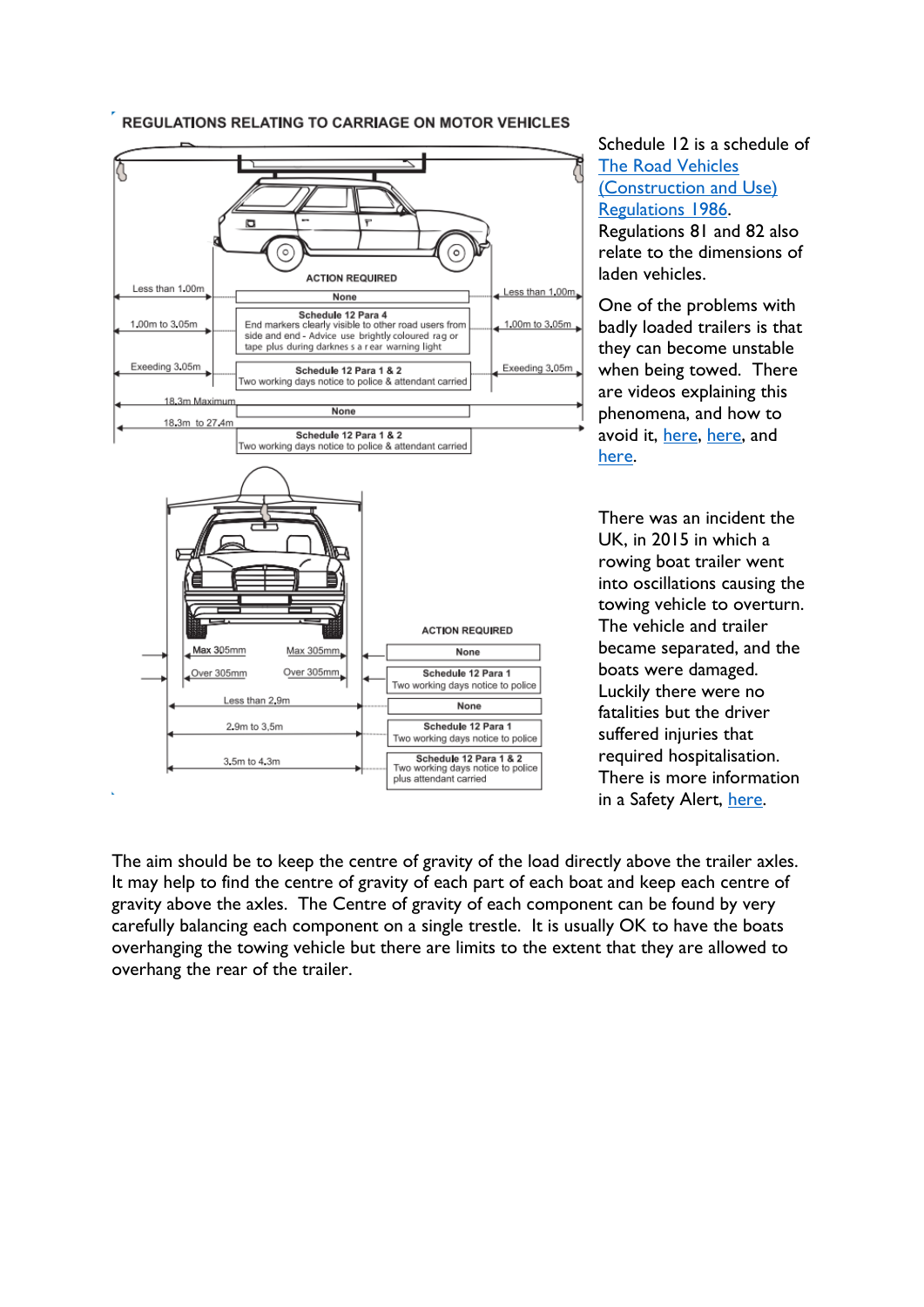# Appendix 1 - A summary of the risks associated with rowing in waters that may contain birds with H5N1 Avian Influenza

## Summary

This analysis reviews various considerations on the risk to rowers and concludes that the level of risk is low. It considers the following topics:-

- The consequences of infection in humans
- The level of risk that is tolerable to people in the UK
- The Risk in a River vs that in a Lake
- Probability of Infection and
- The persistence of the virus in water

# Consequences of Infection in humans

This is based on information on the US Centre for Disease Control (CDC) website [here](https://www.cdc.gov/flu/avianflu/h5n1-people.htm)

Highly Pathogenic Asian Avian Influenza A(H5N1) in People

Sporadic Cases of Asian H5N1 Have Occurred in People. Although human infections with this virus are rare, approximately 60% of the cases have died.

Asian HPAI H5N1 Virus Infection Can Cause Severe Illness in People

The majority of human infections with Asian HPAI H5N1 have occurred among children and adults younger than 40 years old. Mortality has been highest in people aged 10-19 years old and in young adults. Most human Asian HPAI H5N1 cases have presented for medical care late in their illness and have been hospitalised with severe respiratory disease. However, some clinically mild cases have been reported, especially in children. It is possible that the most severely ill people are more likely to be diagnosed and reported, while milder cases are less likely to be detected and reported. Despite the high mortality, human cases of Asian HPAI H5N1 remain rare to date, even among persons exposed to infected poultry.

Most Cases of Asian H5N1 in People Have Been Linked to Contact with Infected Poultry. In the majority of cases, people got HPAI Asian H5N1 virus infection after direct or close contact with sick or dead poultry that were infected with the virus.

Currently ( $I<sup>st</sup>$  February 2022), HPAI Asian H5N1 virus does not transmit efficiently from person to person. Some cases of limited, non-sustained human-to-human transmission have likely occurred.

It is therefore assumed that Mortality ~50%, Morbidity ~80%, (both allowing for undiagnosed cases) and the probability of human to human transmission  $\sim$ 0%. These are probably overestimates as the quality of health care is better in the UK than in some countries in Asia.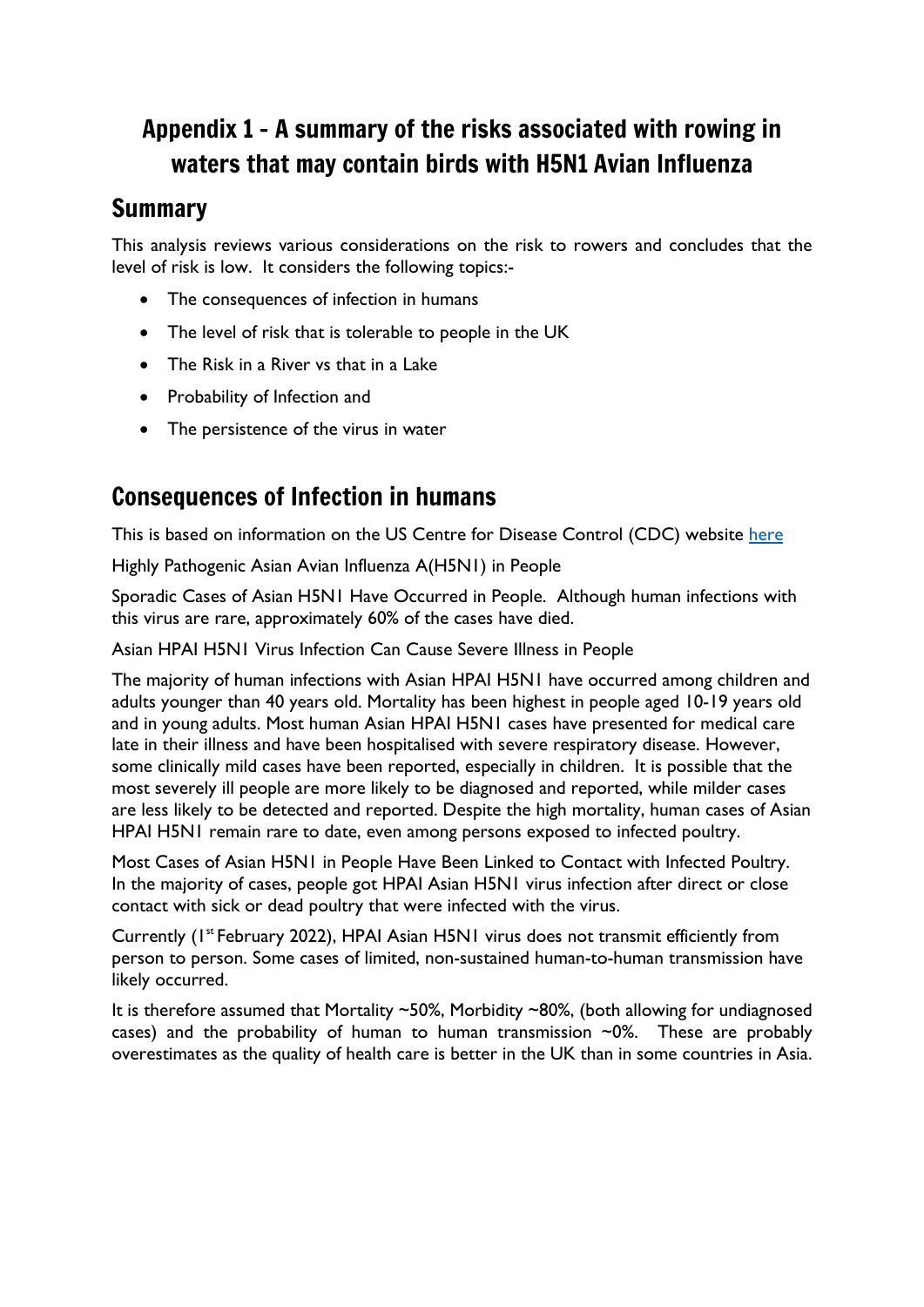# The level of risk that is tolerable to people in the UK

#### **The concept of tolerability**

In 1992 the HSE published a ground-breaking document [Ref.1] which set out to address the reality that nothing is safe, so it is inevitable that we must accept a certain level of risk. It introduced the concept of tolerability and went on to explain it as such –

'Tolerability' does not mean 'acceptability'. It refers to a willingness to live with a risk so as to secure *certain benefits and in the confidence that it is being properly controlled. To tolerate a risk means that we do not regard it as negligible or something we might ignore, but rather as something we* need to keep under review and reduce still further if and as we can. For a risk to be 'acceptable' on the other hand means that for purposes of life or work, we are prepared to take it as it is.

#### **So what is Tolerable?**

A more recent document from the Office for Nuclear Regulation [Ref.2] identified three areas of risk – Unacceptable, Tolerable and Broadly Acceptable. The boundary between Unacceptable & Tolerable was called the Basic Safety Level (BSL) and set at 1 in 10,000 for the individual risk of death per annum. The boundary between Tolerable & Broadly Acceptable was called the Basic Safety Objective (BSO) and set at 1 in 1,000,000 for the individual risk of death per annum.

| <b>Risk Categories</b>        | Risk of Death to an individual per annum |
|-------------------------------|------------------------------------------|
| Unacceptable                  | $1:1 - 1:9,999$                          |
| <b>Basic Safety Level</b>     | 1:10,000                                 |
| Tolerable                     | $1:10,001 - 1:999,999$                   |
| <b>Basic Safety Objective</b> | 1:1,000,000                              |
| <b>Broadly Acceptable</b>     | $1:1,000,001 - 1:$ infinity              |

#### **References**

[1] HSE, The Tolerability of Risks from Nuclear Power Stations ww.onr.org.uk/documents/tolerability.pdf

[2] ONR, Risk Informed Regulatory Decision Making 2017

<https://www.onr.org.uk/documents/2017/risk-informed-regulatory-decision-making.pdf>

[3] HSE, Reducing risks, protecting people - HSE's decision-making process HSE Books 2001 ISBN 978071762151 4 [www.hse.gov.uk/risk/theory/r2p2.pdf](http://www.hse.gov.uk/risk/theory/r2p2.pdf)

(with thanks to Mike Selway)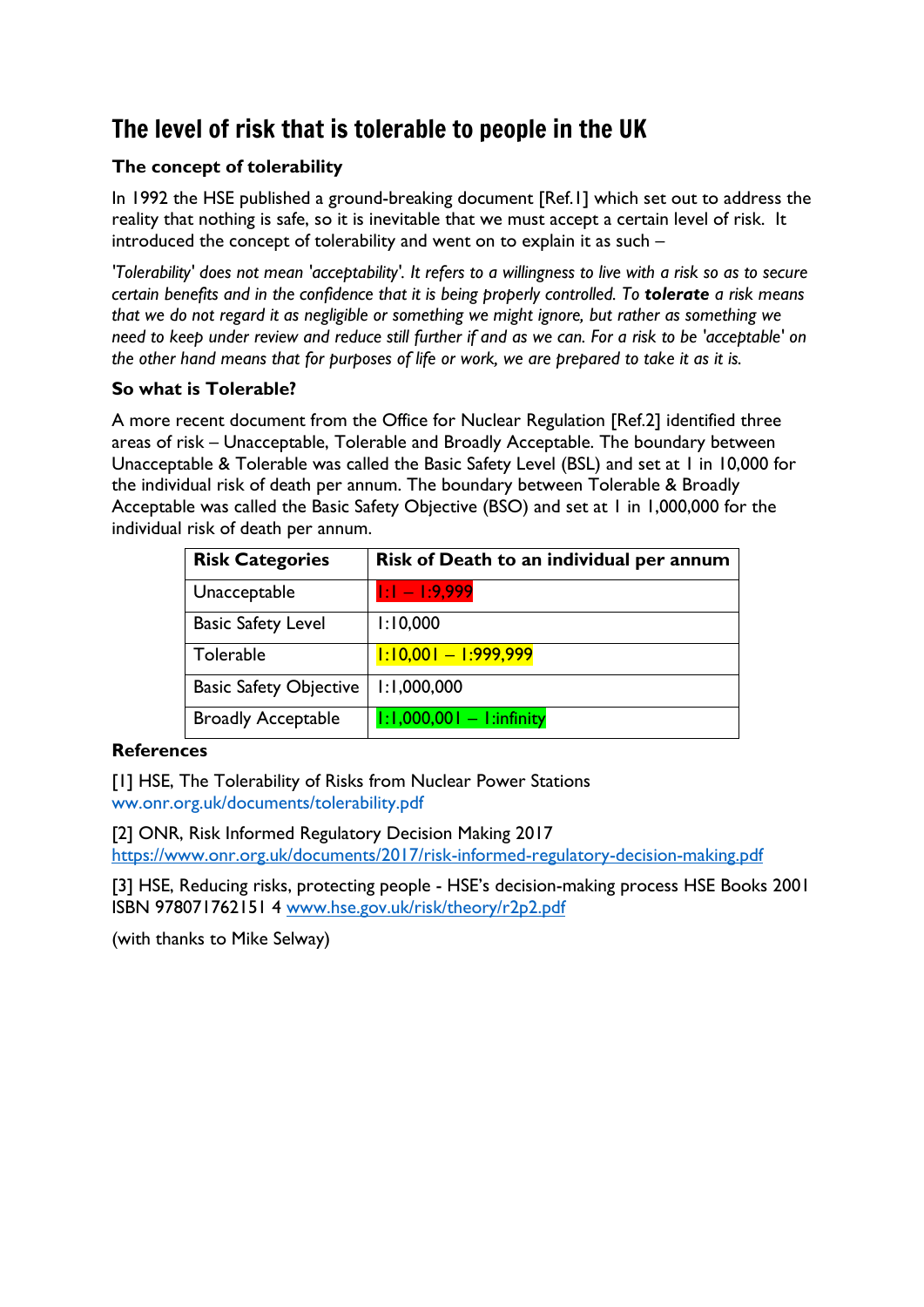# Probability of Infection

The average whole-world probability of dying from H5N1 bird flu is about1:300,000,000 per year based on a world population of 7,900,000,000 and 456 deaths over 18 years. This is tolerable. Even if we assume that all these deaths occurred in a year when there was a serious outbreak and that there was one serious outbreak in the last 18 years then the probability reduces to 1:17,00,000.

Research in Cambodia, [here,](https://pubmed.ncbi.nlm.nih.gov/19416078/) shows that people who swim or bathe in virus laden waters are 11 times more likely to contract Avian Flu than those in the same village who do not.

We have assumed a mortality rate of 50% of those infected. This resolves into a risk due to swimming or bathing in infected waters of 1:3,000,000. Much lower than 1:1,000,000 that is regarded as "Broadly Acceptable".

Rowers row on the water and not in the water. The probability of them swallowing infected water is very low. They will be at a much lower risk than swimmers.

There are several comments like this, [here:](https://www.ecdc.europa.eu/en/zoonotic-influenza/facts/factsheet-h5n1)

*Small clusters with the same exposure prior to disease onset have been observed, yet no sustained human-to-human transmission has been identified. Human cases have reported direct exposure to apparently healthy looking or sick poultry, mostly backyard poultry before onset of disease. The most commonly identified risk factors associated with A(H5N1) virus infection include contact with infected blood/organs or bodily fluids of infected poultry through food preparation practices; touching and caring for infected poultry; exposure to A(H5N1) by swimming or bathing in potentially virus-laden ponds, exposure to A(H5N1) at live bird markets in Asia and via backyard poultry in Egypt*.

and

While the risk to human health from avian flu is very low, please be extra vigilant if you take part in *water-based activities such as wild swimming, canoeing, kayaking or boating, and report anything that is untoward.* Public advice [following](https://www.nhsfife.org/news-updates/latest-news/2021/02/public-advice-following-cases-on-avian-flu-in-fife/) cases on avian flu in Fife | NHS Fife There is no suggestion that these activities should be avoided.

# The Risk in a River vs that in a Lake

There has been some comment that the risk of exposure to dead birds in a lake is greater than that on a river because there is little flow through a lake and the dead birds will not be swept downstream. In my view this is a fallacy because it does not take into account the fact that in a river, any dead birds, will be swept through the area used by rowers. Those that are swept away downstream are likely to be replaced by those that died upstream.

Rowing is essentially a linear activity, we tend to row more or less in straight lines. If we identify our rowing venues as distances along the waterway between two fixed points then we would expect the number of dead birds encountered by rowers, and the concentration of virus particles in the environment to be less in lakes because the cross sectional area of most lakes is greater than that of most rivers. Simply put, lakes tend to be wider and deeper than rivers so any virus particles or dead birds will be spread over a greater volume of water.

It is therefore assumed that lakes are marginally safer, in this regard, than rivers. However, this conclusion is so difficult to quantify that it is ignored for the remainder of this analysis.